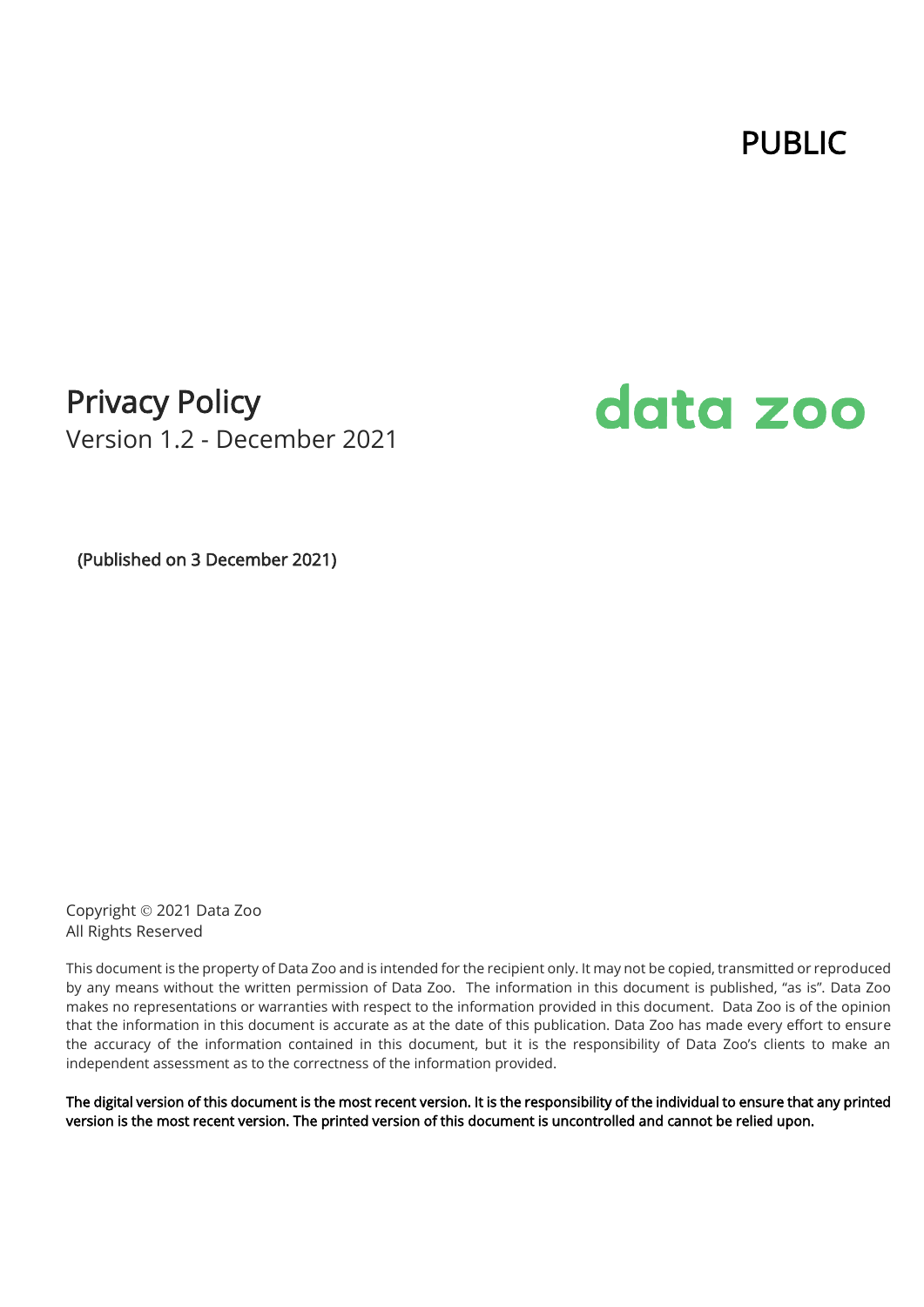# 1 [Introduction](#page-2-0)

- 1.1 [Privacy at Data Zoo](#page-2-1)
- 1.2 [The Privacy and Data Protection Officer](#page-2-2)

# 2 [Visitors](#page-3-0)

- 2.1 [Personal information we collect:](#page-3-1)
- 2.2 [Why we collect personal information from Visitors](#page-3-2)

# 3 [Customers](#page-3-3)

- 3.1 [Why we collect personal information from Customers](#page-4-0)
- 3.2 [The lawful basis for processing your personal information](#page-4-1)
- 3.3 [Sharing or disclosing of your personal information](#page-4-2)

# 4 [Verification Subjects and their Privacy rights](#page-4-3)

- 4.1 [Verification Subjects](#page-4-4)
- 4.2 [Verification Subject Personal Information Processing](#page-4-5)
	- 4.2.1 [Suppliers of Matching Services](#page-5-0)
	- 4.2.2 [Data Zoo Data \(collected, compiled, maintained, and held by us\)](#page-5-1)
- 5 [International Data transfers](#page-5-2)

# 6 [Access to personal information](#page-5-3)

- 6.1 [Process for accessing personal information](#page-5-4)
- 6.2 [Refusal of a request for access to personal information](#page-6-0)
- 6.3 [Quality of personal information and right to correction or deletion of personal information](#page-6-1)
- 6.4 [Timeframes and record keeping of your requests](#page-6-2)
- 7 [Specific rights under the EEA/UK GDPR](#page-7-0)
- 8 [Specific rights under the California Consumer Privacy Act of 2018 \(CCPA\)](#page-7-1)

# 9 [Additional Notes](#page-7-2)

- 9.1 [Unsolicited Personal Information](#page-7-3)
- 9.2 [Retention, Disposal or Destruction of Personal Information](#page-8-0)
- 9.3 [Disclosure of Personal information](#page-8-1)
- 9.4 [Children](#page-8-2)
- 10 [Changes to this Privacy Policy](#page-8-3)
- 11 **[Breach Of Policy](#page-8-4)**
- 12 [Records](#page-8-5)

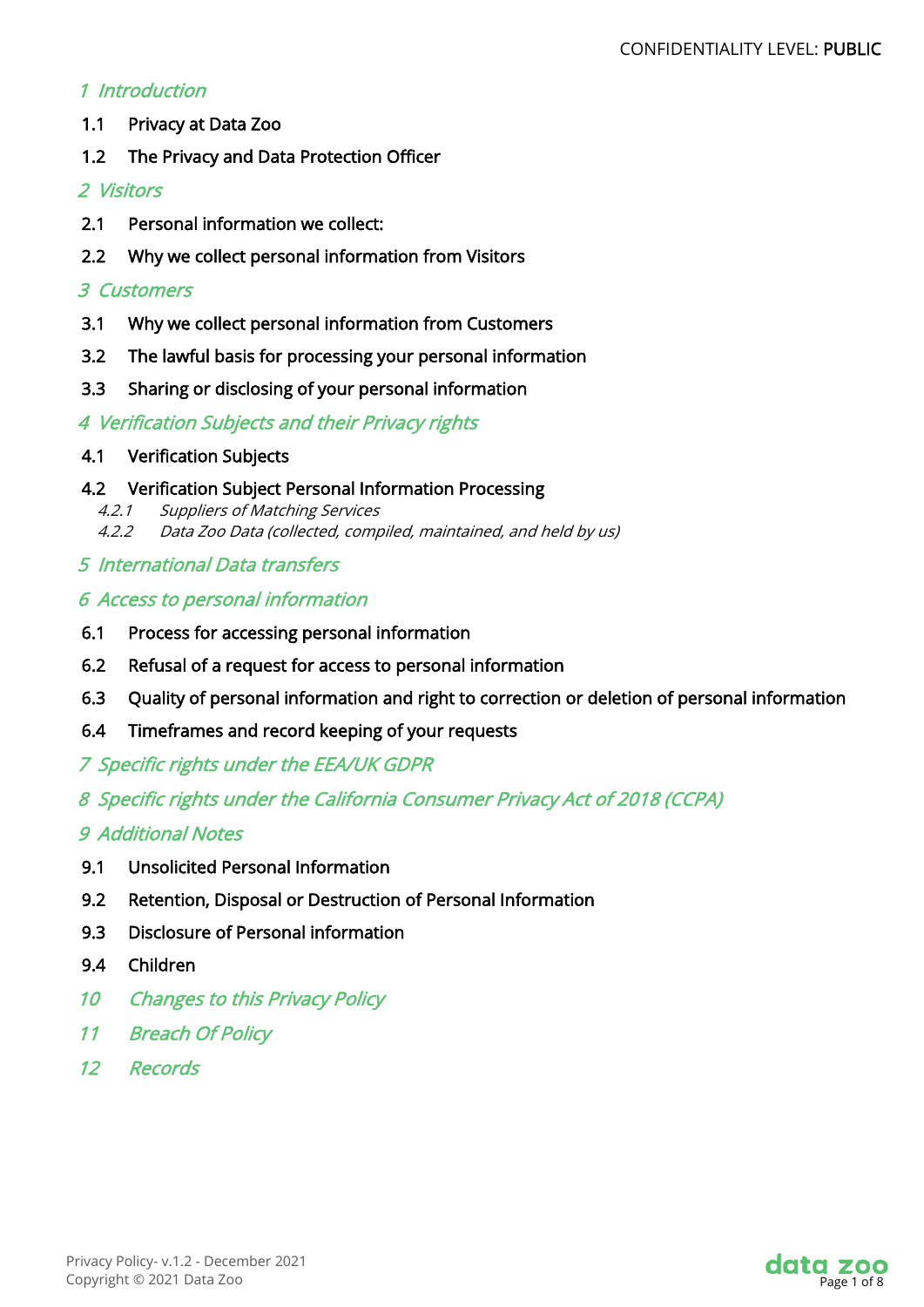#### Definitions:

- "we", "us" and "our" refer to "Data Zoo" [Data Zoo Pty Ltd (ACN 146 612 553); Data Zoo Limited (CN3287828); Data Zoo Pte Ltd (UEN201718678C); Data Zoo LLC (001051597); and IDUX Pty Ltd (ACN 650 643 824)].
- "you" or "user" means you and includes everyone who visits and interacts with Data Zoo including existing and prospective, customers, data subjects, employees, contractors, and interns etc.
- "Personal information" refers to information or data (linked or unlinked) that identifies an individual (directly or indirectly).

#### <span id="page-2-0"></span>1 INTRODUCTION

#### <span id="page-2-1"></span>1.1 Privacy at Data Zoo

We are a private sector identity verification service provider and a Gateway Service Provider (GSP) for the Australia Document Verification Service (DVS). We understand the universal importance of protecting your privacy, which we demonstrate through our commitment to compliance with privacy and data protection legislation and standards, wherever we operate. From our established APAC presence in Australia, New Zealand, and Singapore, and our US presence, we cross multiple jurisdictions around the globe, each with different protection measures that collectively aim to protect your privacy, whenever and wherever you or your personal information interacts with us.

At Data Zoo, we take a global approach to privacy, strongly emphasising compliance with global and regional data protection and privacy, standards, laws, and regulations. This includes compliance with the Australian Privacy Principles (The Privacy Act 1988 and related legislation), the New Zealand Privacy Principles (The Privacy Act 2020 and related legislation), the Singaporean *Personal Data Protection Act 2012*, The European Economic Area (EEA) General Data Protection Regulation (GDPR); Chinese Personal Information Protection Law 2021 (PIPL); and US data protection and privacy compliance against the Californian Consumer Protection Act (CCPA) and the Californian Privacy Rights Act of 2020 (CPRA).

This Privacy Policy sets out how we collect, use, share, store and safeguard your information when you interact with us by visiting our website or us in person, for marketing and sales purposes, or through our Verification. Our Policy extends to include your right to control your privacy, which includes having access, [making corrections](#page-5-3) or deletions or objecting to the processing of your personal information. As an ethical and responsible Identity Verification Service provider, it is important for you to appreciate that once we receive your personal information, we apply the principle of data minimisation in our collection, storage, and use (see [Retention, Disposal or Destruction of Personal](#page-8-0)  [Information\)](#page-8-0) and maintain control and responsibility of what we hold for you. We do not sell your personal information to anyone. Where we share your personal information we will do so legitimately based on your consent or other lawful basis as outlined in this policy.

#### <span id="page-2-2"></span>1.2 The Privacy and Data Protection Officer

If you have any queries regarding the content and subject matter of this policy; wish to request access, correction or deletion of your personal information; wish to withdraw your consent; wish to object to us processing your personal information, or require further assurance of how we securely use your personal information, please contact our Privacy and Data Protection Officer [here,](https://www.datazoo.com/contact/#grve-top-left-form-modal) through our [Data Access Request webform](https://www.datazoo.com/Data-Access-Request/) or by using the details below and we will do our best to deal with your complaint or query as soon as possible.

#### The Privacy and Data Protection Officer

Data Zoo Pty Ltd Bay 8, 1-3 Middlemiss Street North Sydney NSW 2060 AUSTRALIA Telephone: +61 2 8014 4807 e-mail: [privacy@datazoo.com](mailto:privacy@datazoo.com) .

#### Verifiable Requests

When contacting us for access/disclosure, correction, or deletion requests to personal information you may need to first verify your identity. To do this, we may ask you for additional information, which may include asking you to confirm other Personal Information you have provided to us. We reserve the right to deny any requests for which identity cannot be reasonably verified. If you have authorised another person to make a request on your behalf, that person must also provide verification of their identity, in addition to your written authorisation accompanying a copy of your power of attorney allowing that person to make such a request on your behalf. We reserve the right to deny any request by an authorised agent if we are not reasonably able to confirm proper authorisation or verification of that agent.

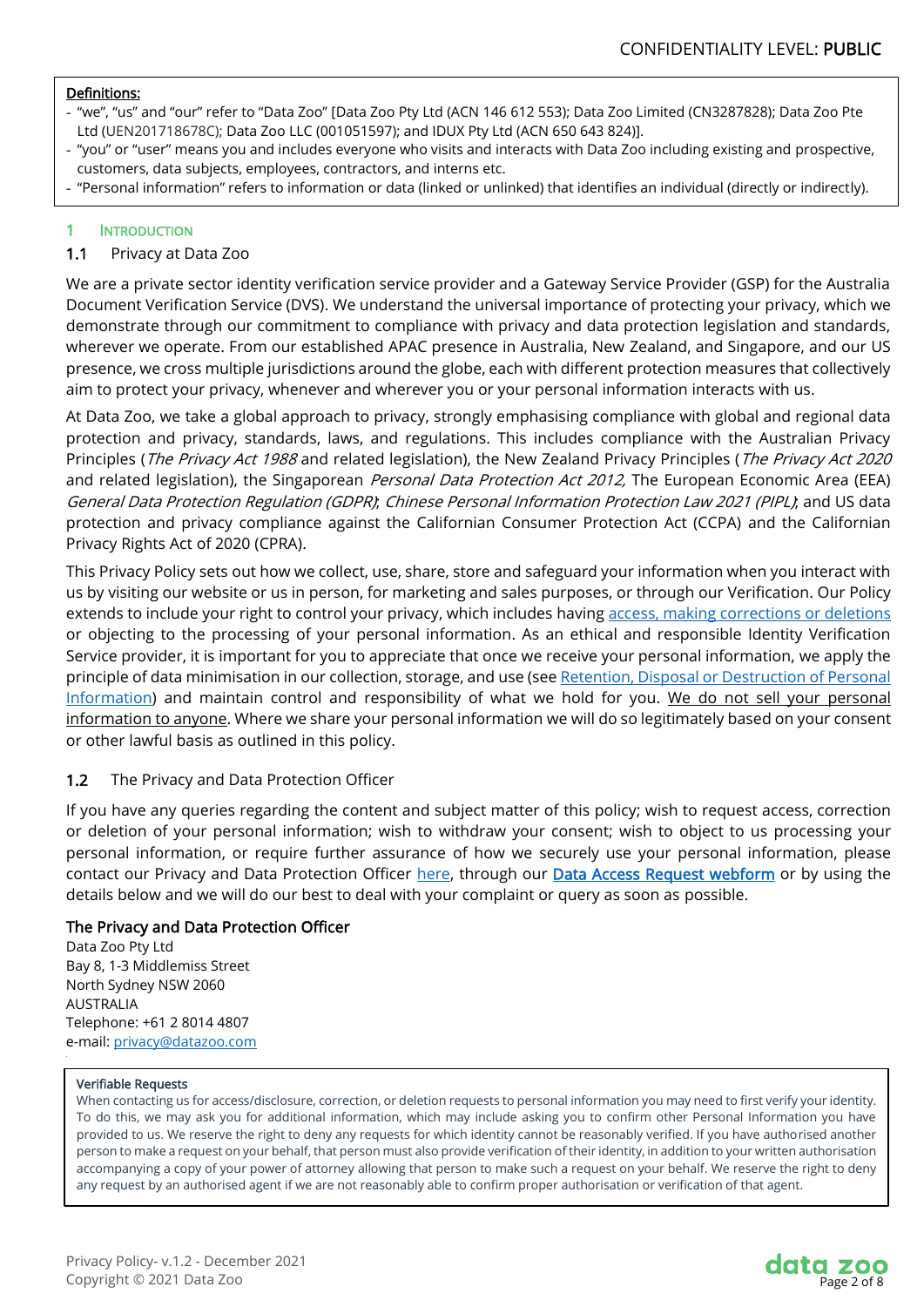Hyperlinks are provided to allow you to quickly move around this Privacy Policy and access external resources. You may also download a PDF copy of our Privacy Policy if you wish. If you require a printed copy of this Privacy Policy (at no charge) or require it to be available in another language or alternative format for accessibility (including users with disabilities), please contact our [Privacy and Data Protection Officer.](#page-2-2)

#### <span id="page-3-0"></span>2 VISITORS

You are a Visitor if you visit our websites or otherwise contact us.

#### <span id="page-3-1"></span>2.1 Personal information we collect:

We collect personal information from Visitors:

- (a) when you visit our website: through the use of Website analysis and Cookies; and when the visitor uses the "contact us", "book a demo", or online query form; or
- (b) when you contact us through a marketing campaign, register and/or attend any of our events (e.g podcasts, and webinars), at conferences or marketing events, or connect/contact us via professional networking platforms such as LinkedIn; or
- (c) when you email, telephone, or meet us in person.

We collect and securely store the Visitor's Name, the Name of their Organisation, Email Address, any Email Correspondence, Telephone Number and IP Address. We may also collect Other Personal Information that the Visitor voluntarily submits to us (see [Unsolicited Personal Information\)](#page-7-3).

#### Website Analysis and Cookies

Our web server collects information on the usage patterns of people visiting our website for the legitimate purpose to assess, develop and improve your usability of our services. The information is collected each time a user visits our website and consists of the date and time of visits; the number of users who visit the website; and the traffic patterns and pages viewed. We do not seek to identify your browsing activities. Our websites in the most part use only session-based cookies that collect and process the personal information of Customers and demonstration users for the functional purpose to keep them logged in during a session. We may also use cookies from third parties that include marketing companies we have engaged. Our Cookies (including preferences, and consents) are managed by a third-party provider. To find out what cookies we currently collect, how and why, see our **[Cookie Policy.](https://www.datazoo.com/wp-content/uploads/Cookie-Policy-v.1.1-November-2021.pdf)** 

#### <span id="page-3-2"></span>2.2 Why we collect personal information from Visitors

We will only ever use your personal information in accordance with the consent and purpose you have provided (Consent Management Policy available upon request) and in conformance with relevant and applicable Privacy Laws. We collect and process your information predominantly to respond to or facilitate your queries or requests. We may also collect your personal information and process it within our clients' specific legitimate interests<sup>1</sup>, which may include the operation of our/their business, internal analytics, and to improve our website. Subject to your consent we may also provide you (via email or other medium) with updates on our services and marketing content. We do not share any Visitor personal information with third-party providers except where that Visitor is [a Customer.](#page-3-3)

#### Right to Anonymity

Where possible, our systems will allow you to communicate with us on an anonymous basis or by using a pseudonym. We do not seek to identify you when you access our websites or otherwise contact us. The provision of personal information through the website or other means of communication is, therefore, entirely voluntary. Please note, however, that it may be difficult for us to fully respond to your query or enquiry without certain contact details. Communication with Customers requiring assistance in relation to specific accounts or the information which they have provided us for the purposes of establishing or using the account, may not be practically possible without further details being first provided by the Customer.

#### <span id="page-3-3"></span>3 CUSTOMERS

Customers are organisations (through their authorised representatives) to who we provide identity verification services under contract (to enable Customers to verify individual [Verification/Data](#page-4-3) Subjects) against a selection of data sources.



 $1$  Article 6(f), GDPR allows us to process people's personal data for the data controllers specific legitimate purpose unless their interests, rights and freedoms override that purpose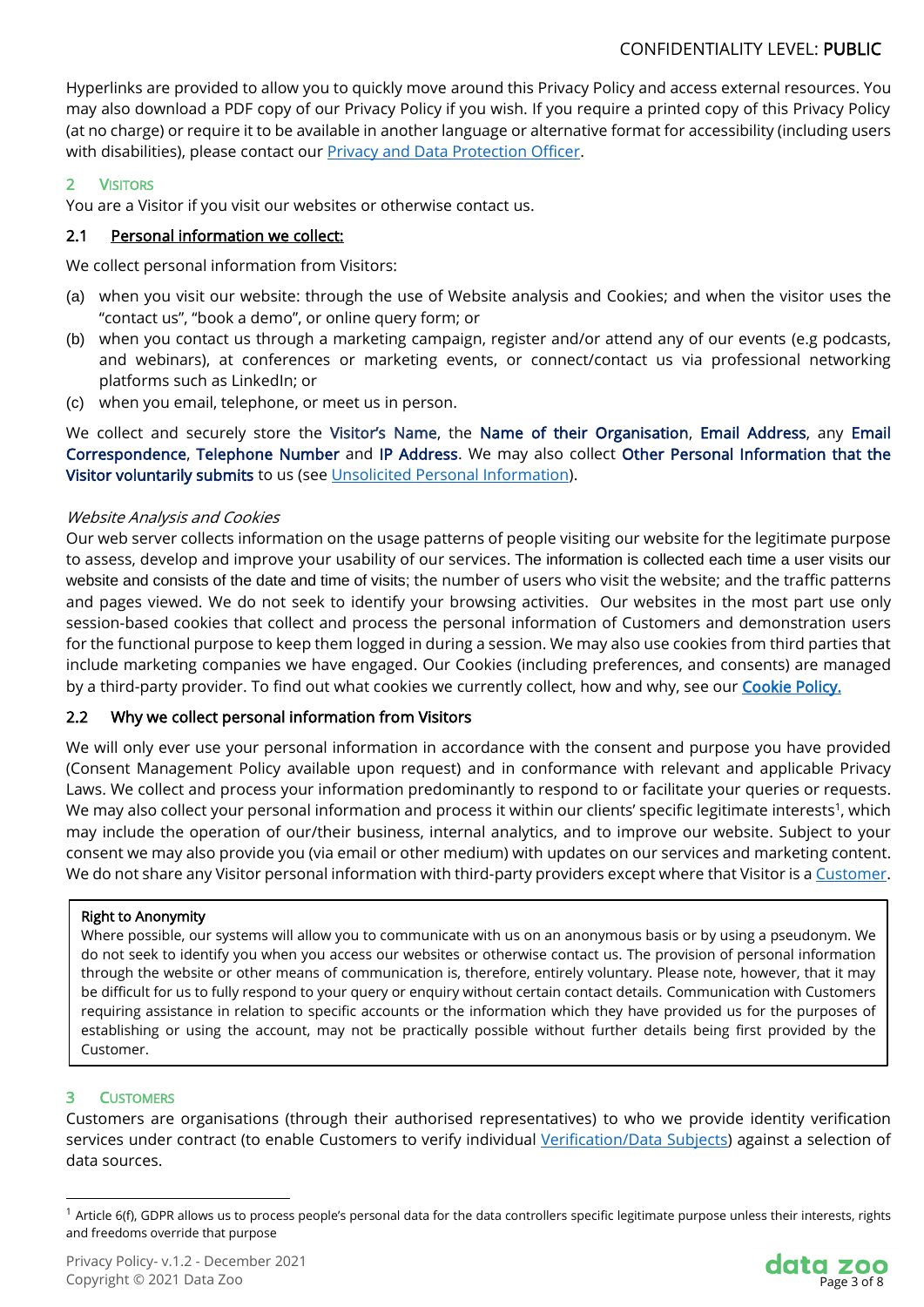#### <span id="page-4-0"></span>3.1 Why we collect personal information from Customers

We collect information about you, from the initial pre-contracting introduction of prospects to onboarding you as a Customer. This includes Identifiers and Customer Record Information, <sup>2</sup> your Company Name; Company Registration Details, the Name of your Representative(s), Contact Telephone Number(s), Email Address(es) and Correspondence, and IP Addresses. We may conduct additional enquiries and collect further information depending on the services which you request to acquire. This includes information obtained for due diligence purposes from publicly available sources such as, a Company Registry, Privacy Registry, Taxation Number Registry, your LinkedIn presence, and your website. IP addresses are collected as part of our security and authentication measures when providing you access to our services (see also [Information Security Policy\)](https://www.datazoo.com/wp-content/uploads/DZ-Information-Security-Policy_Aug-2021.pdf).

#### <span id="page-4-1"></span>3.2 The lawful basis for processing your personal information

With the exception of marketing purposes (for which we would seek consent), we collect and process your personal information on the lawful basis of 'legitimate interest', in that it is necessary in order to successfully enter into and perform a contract with you while complying with the relevant legal obligations. This legal basis for: communicating with you; conducting due diligence checks on you; securely providing identity verification services to you; providing information to specific organisations with whom you have authorised us to communicate; managing the Customer relationship and providing support to you.

#### <span id="page-4-2"></span>3.3 Sharing or disclosing of your personal information

We do not share any of your personal information to any third-party service providers unless you are a Customer. We share Customer personal information with our third-party service providers, which includes the Customer Records Management Software, our External Accounts Management team, and Legal Counsel. All information shared is strictly limited to the legitimate purpose for which it is required (e.g. For the successful performance and management of the contract we have with you) and is subject to our information security controls (set out in our [Information Security Policy\)](https://www.datazoo.com/wp-content/uploads/DZ-Information-Security-Policy_Aug-2021.pdf), data processing agreements, and relevant privacy laws. A full list of the categories of our third-party service providers is available upon request.

We will otherwise only disclose your personal information in the following circumstances:

- where you have given your consent (within the scope of the specified purpose);
- where we are required to do so by law or enforceable request by a regulatory body;
- where it is necessary for the purpose of, or in connection with legal proceedings or in order to exercise or defend legal rights; and
- if we sell our company, merge with another company, or go into administration (we will treat all personal information in conformance with the relevant Privacy laws and obligations)

#### <span id="page-4-3"></span>4 VERIFICATION SUBJECTS AND THEIR PRIVACY RIGHTS

#### <span id="page-4-4"></span>4.1 Verification Subjects

A Verification or Data Subject is an individual who our [Customers](#page-3-3) request to identify using our identity verification services.

We act as a Data Processer to process the personal information of Verification Subjects, on behalf of and according to the instructions provided by our Customers who act as Data Controllers. We have no interest in and exert no rights, over any personal information of any Verification Subjects that we process on behalf of our Customers. Upon completion of processing for a Customer we de-identify any personal information of a Verification subject immediately. Any personal information of a Verification Subject that is still to be fully processed or reprocessing is considered 'work-in-progress', we hold on behalf of the Customer. If you require further information on how your information is used, please contact the Customer organisation.

# <span id="page-4-5"></span>4.2 Verification Subject Personal Information Processing

Verification Subject personal information is processed against personal information either held and processed by Matching services provided by our suppliers, OR collected, compiled, maintained, and held by us in processes separate to those used by our Customers. The categories of personal information we handle in the course of verification process may include: Identifiers (Name, Address, Date of Birth, [Government Identifiers\)](#page-8-1); Customer



<sup>&</sup>lt;sup>2</sup> As per CCPA 1798.140 (o)(1) within the definition and categories of personal information.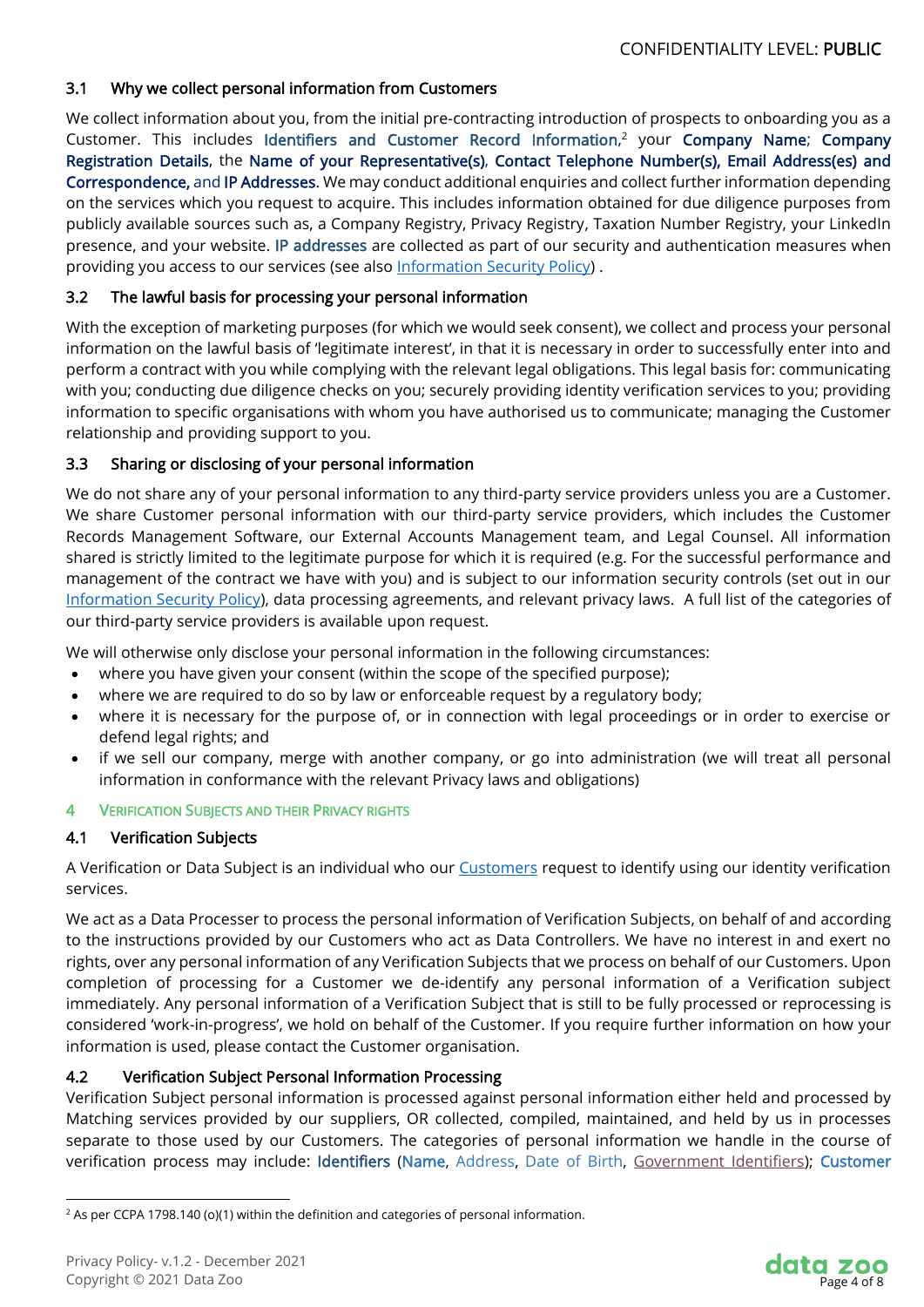Records Information (Name, Address, Telephone Number, Passport Number, and State Identification Number); and Biometric Information (Face Matching and Voice Matching).<sup>3</sup>

#### <span id="page-5-0"></span>4.2.1 Suppliers of Matching Services

Our suppliers of personal information matching services undergo a rigorous due diligence process to ensure that their information has been lawfully, collected, compiled, and made available for the purpose of identity verification. The actual data matching process is undertaken by the supplier using a secure Application Programming Interface (API) where we, on behalf of our Customer, will submit a Verification Subject's personal information to a supplier to receive a <Matched>, <Not Matched> or other response that we will return to the Customer. The Customer will interpret and incorporate responses according to their own matching rules and advise a result to the Verification Subject.

We do not extract, retain, make a record of, nor modify any personal information held by any supplier. Suppliers are subject to Privacy laws, regulations, and standards, in addition to their contractual obligations to us, which we regularly audit to ensure the integrity of our data sources.

#### <span id="page-5-1"></span>4.2.2 Data Zoo Data (collected, compiled, maintained, and held by us)

We also collect, compile and hold personal information sourced from either, or a combination of: 1) the public domain such as published directories, lists and other publicly available sources, and/or 2) consented personal information sourced directly from individuals who have given their consent to their personal information being collected and compiled by us. In compliance with the Privacy Act 1988 (Cth) and/or Privacy Act 2020 (NZ), we regularly update and re-compile this data to maintain accuracy and reliability.

#### <span id="page-5-2"></span>5 INTERNATIONAL DATA TRANSFERS

We are an Australian Company with a global presence. As such we have our servers securely and strategically located in Australia, New Zealand, Singapore, and Germany. We principally collect and store APAC personal information in Australia, New Zealand, or Singapore in compliance with the relevant privacy laws. EU personal data is treated in compliance with the GDPR, received and processed within the EU, and backed up /fail-safe to New Zealand (NZ is [recognised by the EC](https://eur-lex.europa.eu/legal-content/EN/TXT/PDF/?uri=CELEX:32013D0065&from=EN) as having adequate legislative protection of personal data). Where EU Personal Data is transferred from the EEA (or a country with EC recognised adequate legislative protection) to a non-EEA third-country that does not have adequate protection, we will ensure that adequate measures are in place to protect the personal data being transferred. Our [Information Security Policy](https://www.datazoo.com/wp-content/uploads/DZ-Information-Security-Policy_Aug-2021.pdf) and standards together with the stringent level of due diligence conducted when contracting allows us to confidently satisfy the GDPR requirements to transfer personal data to third countries whose privacy laws may not have fully matured or have otherwise not considered to hold an EC adequacy protection decision. For further information on how we protect your personal information around the world please contact our **Privacy and Data Protection Officer**.

#### <span id="page-5-3"></span>6 ACCESS TO PERSONAL INFORMATION

#### <span id="page-5-4"></span>6.1 Process for accessing personal information

If you would like to request access to your personal information which we hold about you (or a person whom you are authorised to represent), to exercise your rights to access, correct/amend, delete, to object to the processing of, or to withdraw your consent to the use of or disclosure/sharing of your personal information outlined in this Privacy Policy, please submit a [verifiable request](#page-2-2) to the [Privacy and Data Protection Officer](#page-2-2) or complete our Data [Access Request webform](https://www.datazoo.com/Data-Access-Request/) to initiate the request. We do not sell your personal information, nor provide any financial incentives tied to the collection or deletion of your personal information.

Your request should specify the format in which you wish to be provided the personal information (for example, in person, by email, or printed copy). This application is free of charge. However, we may make a reasonable charge for providing access to you. If we wish to charge you to access the personal information, we will notify you of this charge prior to giving you access to the personal information.

When a decision is made, access will be provided either free of charge or subject to a charge as follows:

a) No charge for access – we will notify you of the decision and (where you have requested that the information be provided to you by email or printed copy delivered or sent to you), we will also provide the personal information to you at the same time (except as set out below)



<sup>&</sup>lt;sup>3</sup> CCPA 1798.140 (o)(1) defines personal information and outlines categories of personal information.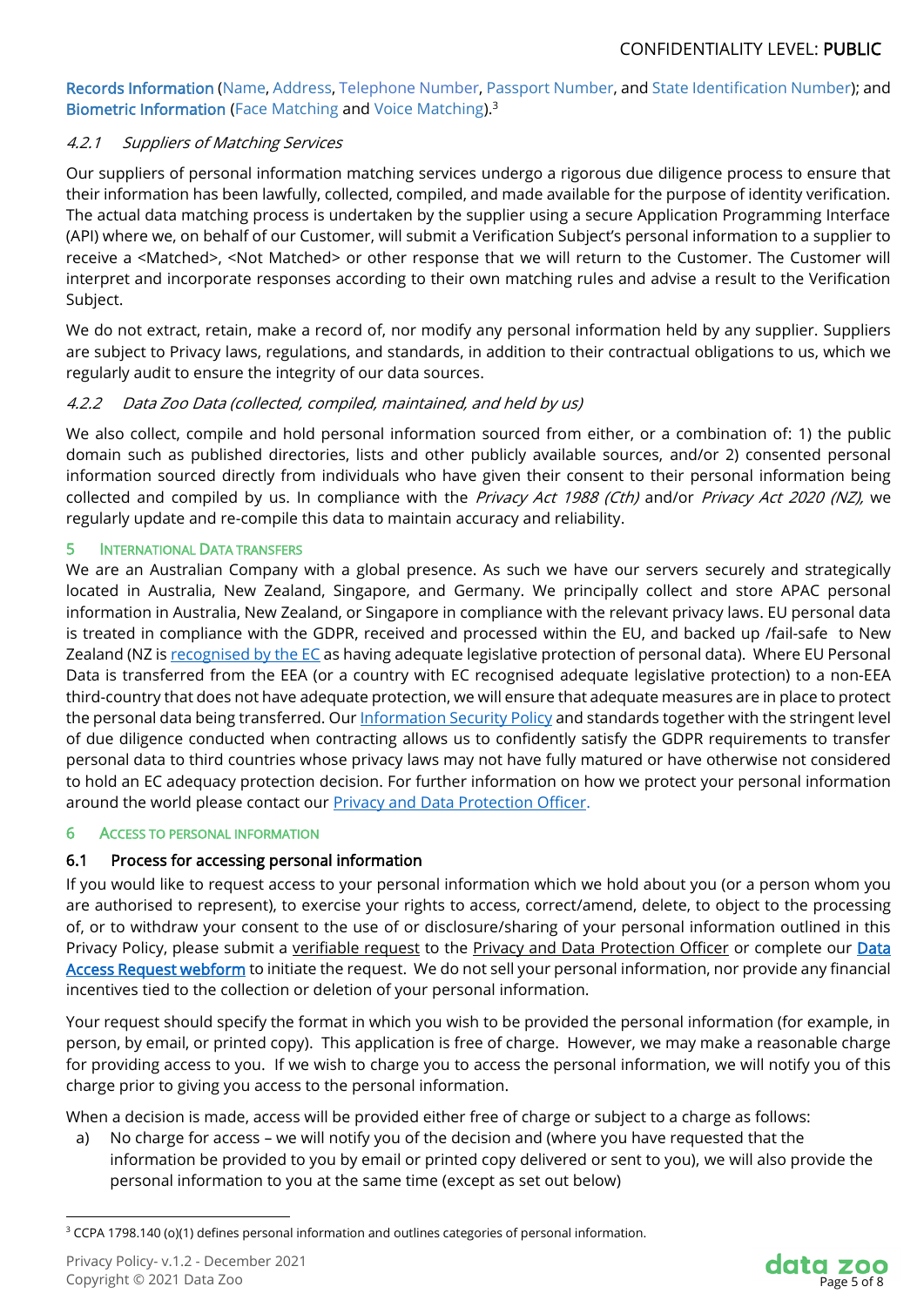b) Access charge – we will notify you of its decision and the proposed charge for giving you access and the payment terms and method of payment. If you wish to discuss the proposed charge with us, you should contact our representative nominated in the notice. Once you have paid the access charge, we will provide the personal information to you (except as set out below).

Where the format of access is different from the format requested – If we conclude, acting reasonably, that it is not possible or practicable for us to provide your personal information in the format you have requested (for example because of the volume or nature of the personal information or your needs), we will contact you to agree a format in which we can give you access to the personal information. If you have requested access by in person or by telephone, we will contact you to arrange the time and place at which you may access the personal information.

# <span id="page-6-0"></span>6.2 Refusal of a request for access to personal information

In limited circumstances, access to your personal information may be refused in accordance with the Australian Privacy Principles. Where permitted we will promptly notify you of the reasons and consult with you to identify any alternative means of providing you access to your personal information (e.g. reducing the scope of request, or giving you access through an agreed intermediary). In those circumstances, you will not be charged for making a request to access your personal information, but you may be charged for the reasonable time and expense incurred in compiling information in response to your request.

# <span id="page-6-1"></span>6.3 Quality of personal information and right to correction or deletion of personal information

We make reasonable effort to ensure that the personal information that we collect is accurate, up-to-date, complete, and relevant, both at the time of initial collection, and throughout the period that we store it. If you consider that any personal information that we hold about you is inaccurate, out-of-date, incomplete, irrelevant, or misleading and you wish to have the information corrected or deleted, you should please submit a [verifiable request](#page-2-2) to the [Privacy and Data Protection Officer.](#page-2-2) This application is free of charge.

If we **accept** your request: we will take such steps as are reasonable in the circumstances to ensure that we correct or delete the information, having regard to the reasons for which the information is held.

If we decline your request: we will send you a written notice explaining the reasons for the refusal (except where it is unreasonable to provide an explanation), the complaint mechanism which you may follow, and other matters which we are required to include. Additionally, you may request that we add or associate a statement to the personal information stating that it is inaccurate, out-of-date, incomplete, irrelevant, or misleading. We will take reasonable steps (given the circumstances) to associate the statement in such a way to make it apparent to users of the information.

# <span id="page-6-2"></span>6.4 Timeframes and record keeping of your requests<sup>4</sup>

We acknowledge and confirm receipt of all requests by you to exercise your right to know/access, correct/rectify or erase/delete your personal information within ten (10) business days of receiving the request and will provide information as to how we will process the requests. We aim to then provide a full response to these requests within 45 calendar days of the date your request was received. If we cannot respond within this period, we will promptly notify you of the delay, the reasons for the delay, and the date by which we will provide a response (no later than 90 calendar days from the date your request was received). We will keep all records pertaining to the requests for a period of at least 24 months.

#### Retention of records exception

Within your rights, you may access all your personal information held by us to request correction/amendment or deletion except where we or an organisation to which we have provided your personal information as part of our verification services is required to retain that information as part of their legislative or compliance obligations. This includes for the legitimate purpose of records retention for compliance with Anti-Money Laundering, Anti-Corruption legislation or other laws or regulations.



<sup>4</sup> CCPA 999.317 timeframes and record keeping and CPRA 1798.130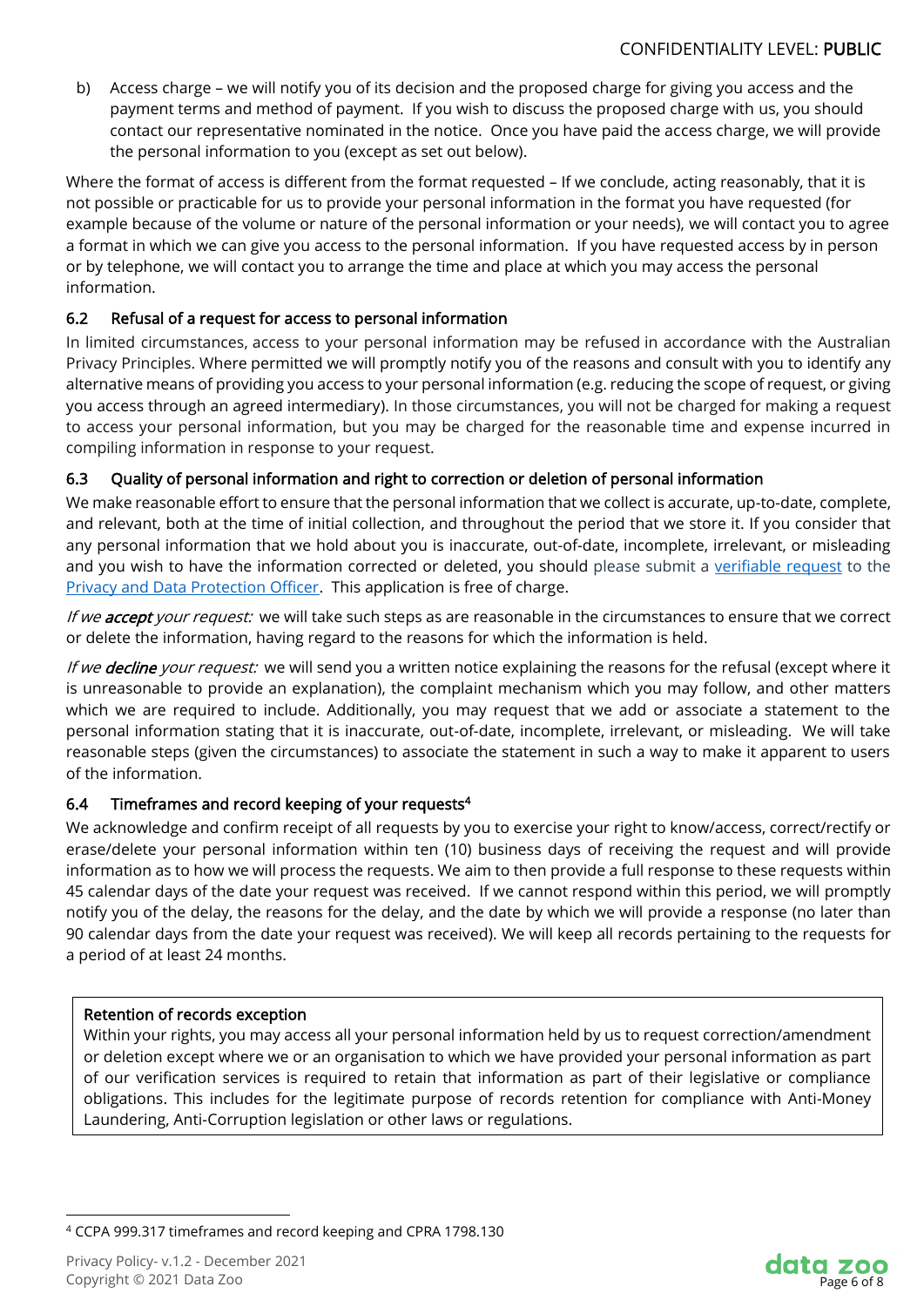#### <span id="page-7-0"></span>7 SPECIFIC RIGHTS UNDER THE EEA/UK GDPR

Under the GDPR, you will have the following rights in relation to how we process the personal information we hold about you (your personal data):

- (a) Right to request access by contacting us via our **[Data Access Request webform](https://www.datazoo.com/Data-Access-Request/)** or our **Privacy and Data** [Protection Officer](#page-2-2) you may obtain confirmation from us as to whether or not your personal data is being processed by us, and where that is the case, request access to personal information we hold about you following our process for accessing [personal information.](#page-5-2)
- (b) Right to rectification you have the right to obtain rectification of inaccurate personal data we hold concerning you.
- (c) Right to erasure you have the right to obtain the erasure of personal information we hold about you without undue delay in certain circumstances.
- (d) Right to restriction of processing or to object to processing you may require us to restrict the processing we carry out on personal information we hold about you in certain circumstances or to object to us processing your personal data.
- (e) Right to data portability you have the right to receive a copy of personal information we hold about you in a structured, commonly used, and machine-readable format.
- (f) Right to withdraw consent where you have provided your consent to us to process personal information we hold about you in a certain way, you have the right to withdraw your consent at any time. To learn more see our Consent Management Policy (available upon request) or contact our Privacy [and Data Protection](#page-2-2) Officer.
- (g) Right to lodge a complaint you may lodge a complaint with the relevant data protection or supervisory authority in the EU. A list of the EU data protection authorities can be found at [Data Protection Authorities -](https://ec.europa.eu/justice/article-29/structure/data-protection-authorities/index_en.htm) [European Commission \(europa.eu\).](https://ec.europa.eu/justice/article-29/structure/data-protection-authorities/index_en.htm)

We will not charge you a fee if you wish to exercise any of your rights, except where we are permitted to do so by the EEA/UK GDPR. To exercise the above rights or to learn more about your rights under the EEA/UK GDPR, please complete our **Data Access Request webform** or contact our **Privacy and Data Protection Officer** 

#### <span id="page-7-1"></span>8 SPECIFIC RIGHTS UNDER THE CALIFORNIA CONSUMER PRIVACY ACT OF 2018 (CCPA)

You may also have certain specific privacy rights against us afforded to you by Californian Privacy legislation, which includes:

- a) Right to know: which entails your right to disclosure of what / how the business collects, uses, discloses, sells or shares your Personal Data (to the extent permitted by applicable law).
- b) Right to request deletion of your personal information collected or maintained by the business.
- c) Right to Opt-out of the sale or sharing of your personal information to third parties, where the business sells or shares personal data with contractors, service providers and other third-parties.
- d) Right to not receive discriminatory treatment by the business for the exercise of your privacy rights conferred by the Californian Privacy legislation.
- e) Right to designate an authorised agent to make a [verifiable request](#page-2-2) under the CCPA on your behalf t[o us](#page-2-2) with a copy of your power-of-attorney document granting that right.

To exercise the above rights or to learn more about your rights under the CCPA, please complete our **Data Access** [Request webform](https://www.datazoo.com/Data-Access-Request/) or contact ou[r Privacy and Data Protection Officer](#page-2-2)

#### <span id="page-7-2"></span>**9** ADDITIONAL NOTES

#### <span id="page-7-3"></span>9.1 Unsolicited Personal Information

We sometimes receive unsolicited personal information. This occurs where personal information is received by us where we have not taken any active steps to collect that information. In such cases, we will, review the unsolicited personal information within a reasonable amount of time to determine if it is reasonably necessary for our legitimate business purpose, including our contractual obligations with you and our obligations under law. If it is, we will handle the information in the same way as we handle the information we would actively collect from a person. If we do not need the information, we will destroy the information or de-identify it in line with our ongoing